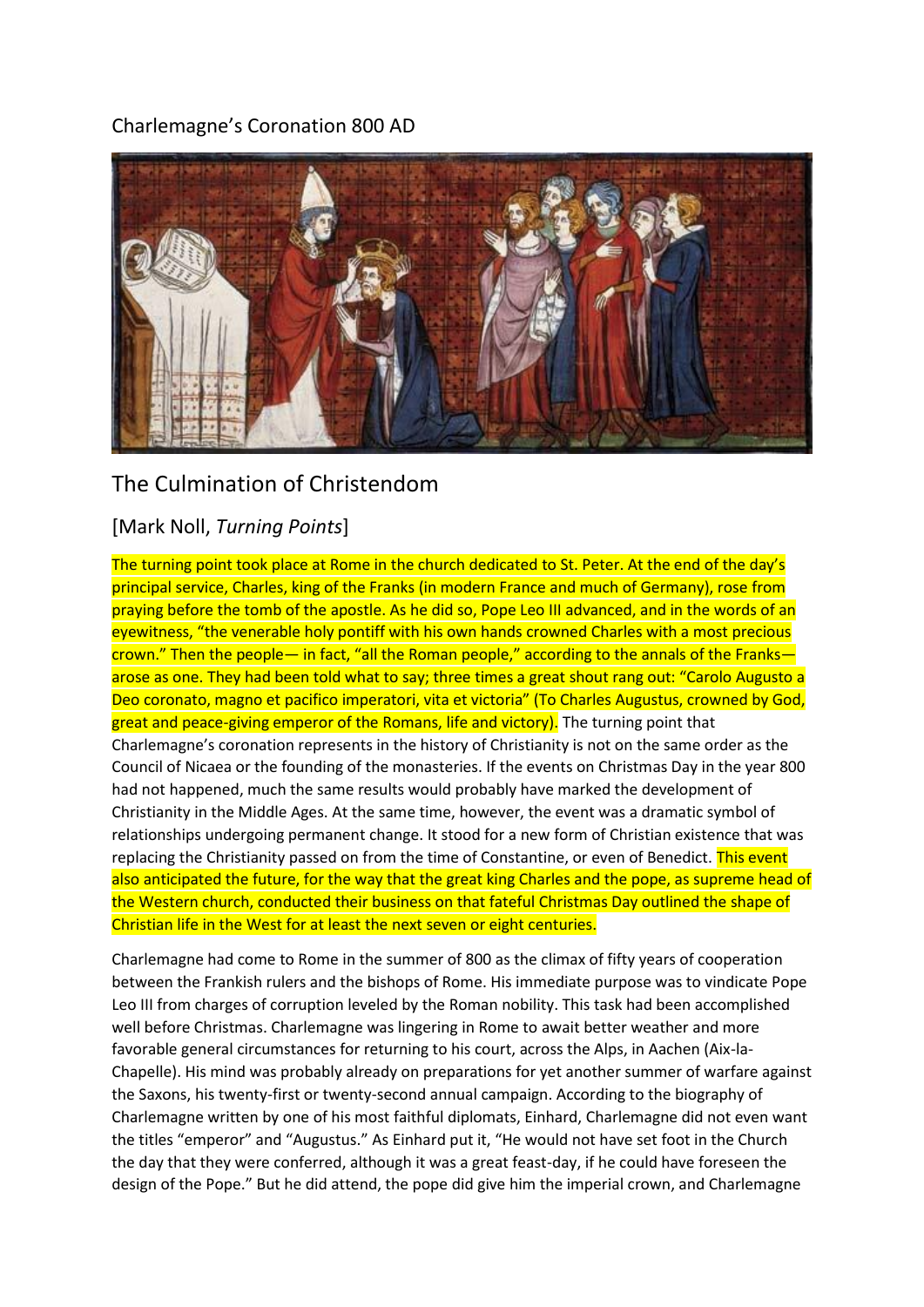did continue to use the titles that hitherto had been reserved for the long line of Roman emperors extending from Julius Caesar to Irene, who was then reigning in Constantinople as empress of Byzantium, even as Leo placed a crown on Charlemagne's brow. The turning point in church history that this event symbolizes will be clear when three questions are answered: (1) How did the pope come to have power enough to crown a Roman emperor? (2) How had the king of the Franks risen to a position to be so crowned? (3) And how did this new relationship between the pope and the greatest ruler of northern Europe shape the centuries-long period of Western history usually referred to simply as Christendom?

## **The Rise of the Papacy**

A subject like the rise of the papacy cannot be treated with complete objectivity. Roman Catholics, who view the bishop of Rome as the vicar of Christ bearing unique apostolic responsibilities, will obviously regard that history differently from the Orthodox, who regard the pope as only one of several key patriarchs. Perspective differs even more with Protestants, who, despite almost every other imaginable difference among themselves, agree that the pope is not the divinely designated successor of the apostles. Still, it is possible to chart the sequence of developments by which the concept of the pope as the bearer of apostolic authority emerged. Whether that emergence came about through the work of the Holy Spirit, the conniving of men, or an unfathomable combination of divine and human actions is a question to be answered more by theological conviction than historical research. The term "pope" itself has a long history. The Greek word papas was originally applied to high ecclesiastical officials of all kinds; for example, the bishop of Alexandria was called papas around the middle of the third century. In the West, the Latin papa was likewise a term of respect for a variety of church authorities. The Oxford English Dictionary records that as late as 640 the term was applied to Desiderius, bishop of Cahors (in southern France). Centuries before then, however, the use of the term papa had begun to be reserved for the bishop of Rome. That stricter usage prevailed at least from the pontificate of Leo the Great (440– 61). After the eleventh century, the title papa was used exclusively for the bishop of Rome. The history of the papacy should be of interest to all Christians, even those who reject the Catholic interpretation of the pope's importance. Most of the major doctrinal and institutional developments in the history of Christianity actions from Rome that exerted broad influence appear early in the church's history. According to the Catholic Church's official list of popes, Peter was succeeded by Linus (perhaps the figure in 2 Tim. 4: 21), then Anacletus (or Cletus), then Clement. From this Clement, who may have belonged to an aristocratic household (but is probably not the Clement of Phil. 4: 3), a letter survives that admonished and encouraged the Christians in Corinth. Written about AD 96, it attempts to deal with problems related to the deposing of several presbyters in the Corinthian church. For the future, Clement's epistle was important for the pattern of influence it anticipated, with authoritative counsel reaching out from a Roman center to the boundaries of the church. Over the next several centuries, a number of events, personalities, and circumstances contributed to the growing authority of the Roman bishop. During the second century, various bishops of Rome were called upon to coordinate rebuttals to different heresies, and usually they performed that task competently. Toward the end of the second century, Victor (pope 189– 98) exerted considerable influence in fixing a common date for Easter. Given the centrality of liturgy in the church's life, the person who could coordinate celebrations of a great feast like Easter was bound to reap a reward of respect. Consultation between outlying bishops and Rome also dates from an early period, but the first official decretal (or authoritative letter) from a pope in formal response to the query of another bishop did not come until 385 under Pope Siricius. Well before that action, however, different popes had begun to reflect directly on the nature of their office. Around the year 255 Bishop Stephen used a passage from Matthew—" and I tell you that you are Peter, and on this rock I will build my church" (16: 18)— to defend his own views in a dispute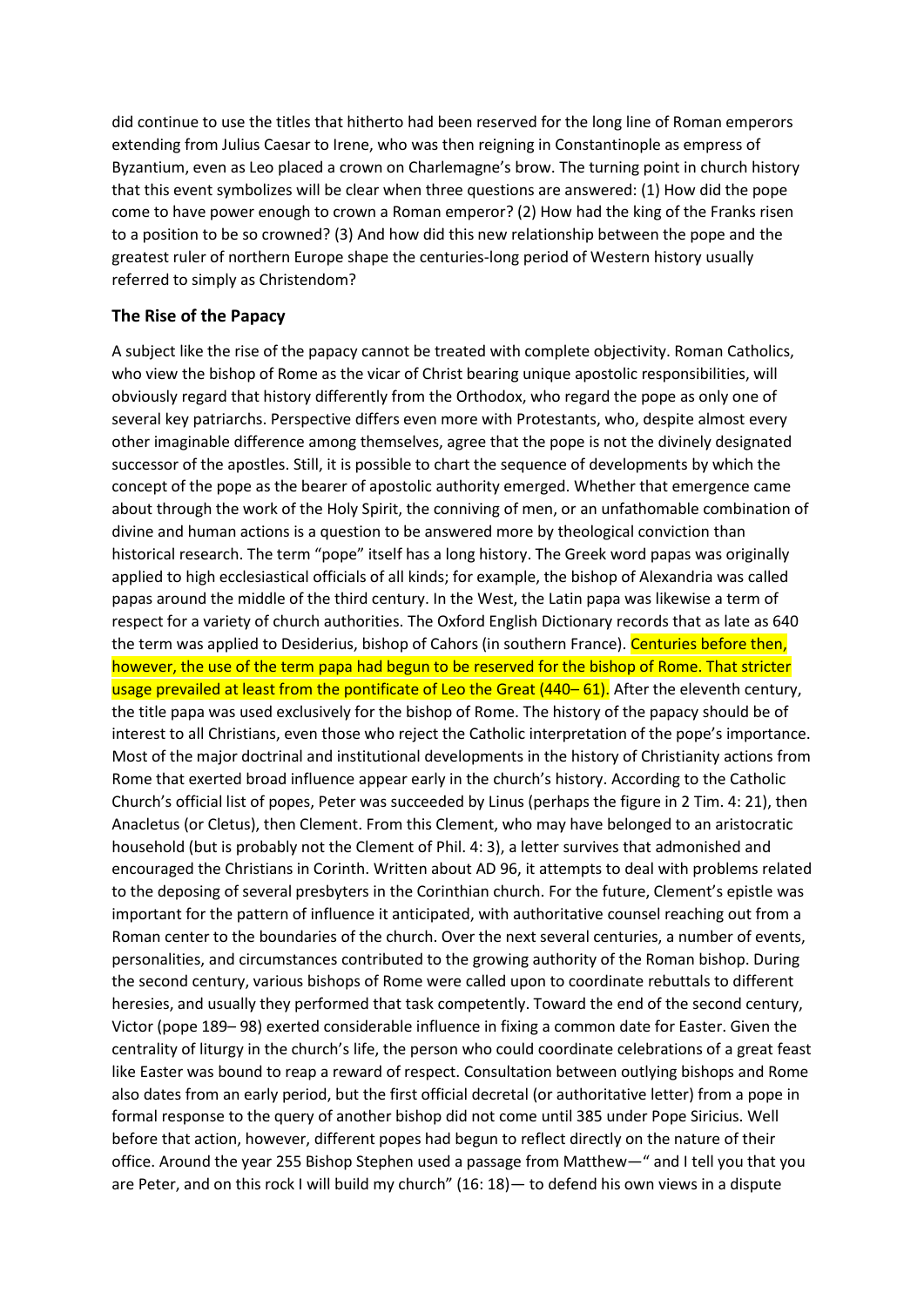with Cyprian of Carthage. After the Constantinian legalization of the church, a council in Sardica (343) ruled formally that the decisions of local councils may be appealed to the bishop of Rome. And Damasus I, who occupied the papal chair from 366 to 384, attempted to provide a formal definition of the Roman bishop's superiority over all other bishops. In an action that would have tremendously far-reaching consequences, Damasus also commissioned his secretary, Jerome, to produce a standard edition of the Bible in Latin. The resulting Vulgate became the Scriptures of the Latin Middle Ages and a key biblical version in the Catholic Church until well into the twentieth century.

Already by the fourth century it had become apparent that the ecclesiastical centrality of the Roman bishop had much to do with the political centrality of Rome. As the empire's First City, and a site of great symbolic and practical importance, even after Constantine moved the imperial capital to Constantinople in the East, Rome naturally attracted ecclesiastical influence as well as economic activity and political power. After Constantine's move to the East, the increasingly obvious failure of imperial representatives to maintain the city's dignity magnified the prestige of her bishops, who succeeded where the empire failed. The internal development of the church also underscored Rome's importance. Parts of the New Testament, although mostly written before a substantial Christian community existed in Rome, nonetheless reflect the early significance of the city for church history. The book of Acts ends with the apostle Paul arriving in Rome; the Epistle to the Romans is the fullest expression of Paul's mature theology; the Pastoral Epistles probably reflect a somewhat later view of Christian developments in Rome; and the book of Revelation that closes the New Testament contains many veiled references to Rome (perhaps as the ten-horned, seven-headed beast out of the sea in 13: 1). The early church's special attention to martyrs and the places where they died made the well-established stories that both Peter and Paul were martyred in Rome under Emperor Nero (during the period AD 64– 67) doubly significant. Partly for these specifically Christian reasons and partly for its strategic location as the hub of the empire, the Roman church soon became respected, wealthy, and influential. These roots of Roman ecclesiastical supremacy were nurtured by the capable activities of many popes. To be sure, some Roman bishops were nonentities or political selections who never rose above the debased conditions of their appointment. A few strayed dangerously, if not fatally, in their doctrinal opinions. But most were at least competent, and some were giants. The pontificate of Leo I, whose critical contribution to the Council of Chalcedon we have already noted, witnessed a considerable expansion of papal authority, both because of Leo's actions and because of his specific attention to this issue. In addition to his strategic role in defending Rome against invading barbarians, the doctrinal weight of his Tome on the person of Christ, and his studied assertion of papal primacy in dialogue with the patriarch of Constantinople, Leo took several steps that clarified the nature of papal authority. Extending the earlier efforts of Pope Stephen, Leo further articulated Matthew 16: 18 as a foundation undergirding the authority of the Roman bishops as successors of St. Peter. In addition, early in his pontificate Leo obtained from the emperor, Valentinian III, an edict that defined the superiority of the pope over all other Western bishops in matters related to civil law. In other words, Leo increased the power of the papacy both by capably exercising and by explicitly defending papal authority. Leo's actions set the stage for further expansion of papal authority by his successors. Gelasius I, who was pope from 492 to 496, followed Leo by participating in debates concerning Christ's person that continued to boil in the East. Like Leo, Gelasius held firmly to the combination of Christ's two natures in one person against a variety of Monophysite views. Again like Leo, he also took pains to define the nature of ecclesiastical authority. In a widely cited letter he expounded the theory that, of the two legitimate powers God had created to rule in the world, the spiritual power— which the pope represented— held primacy over the secular whenever the two conflicted. Such theories were always harder to enact than to publish, but Gelasius's words contributed significantly to theories about church– state relationships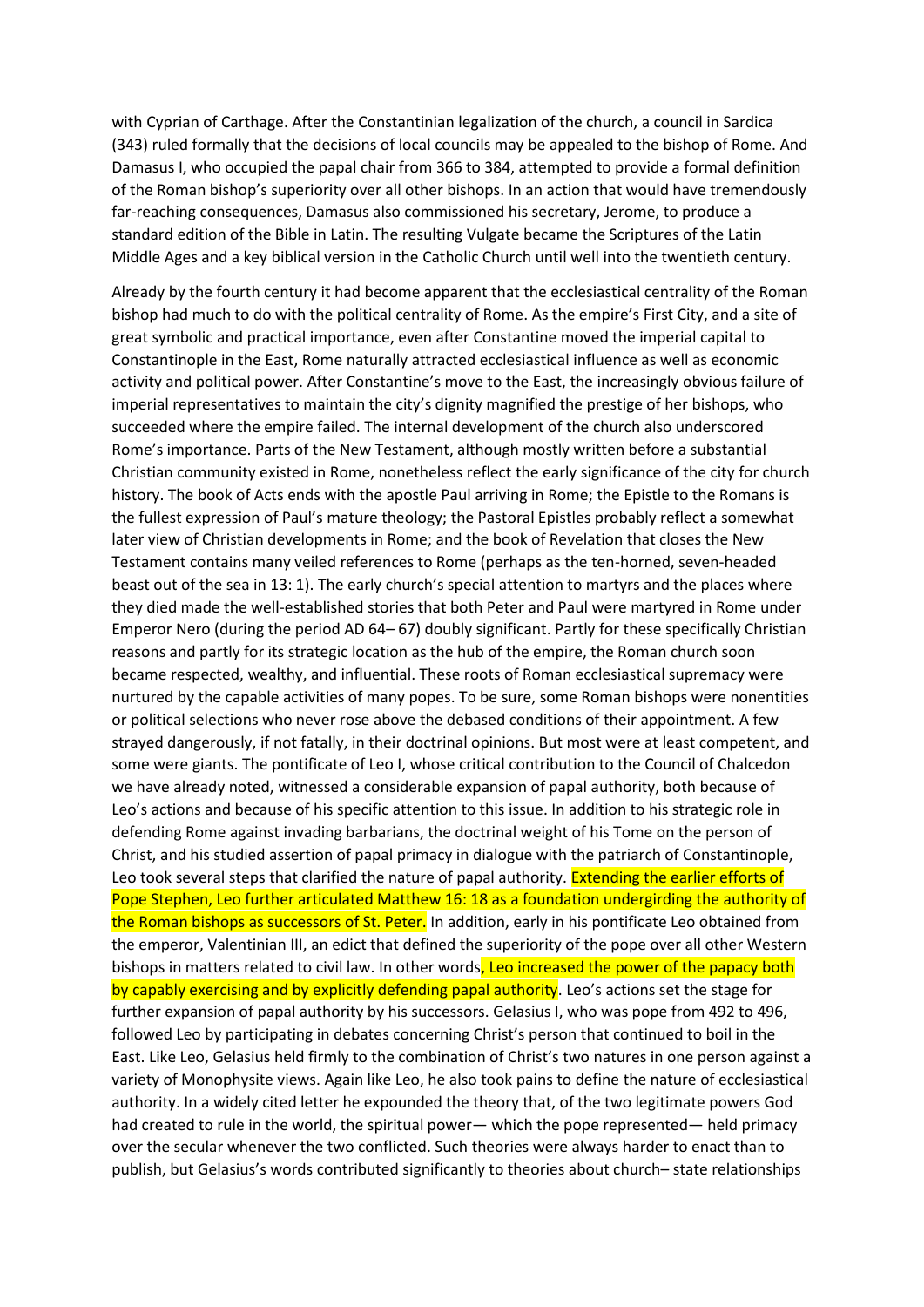that would mold the character of later European society. The summit of the early papacy, however, was reached in the pontificate of Gregory I (590– 604), who, along with Leo, is often styled "the Great." Gregory was born a noble Roman but, after founding several monasteries, eventually joined one himself, where he became renowned for his sanctity and sagacity. This reputation led the pope to call Gregory into diplomatic service on behalf of the church and eventually brought him to the papal chair itself. The list of Gregory's energetic accomplishments as pope is breathtaking. Not only did he oversee Roman defenses against the attacks of the Lombards, carry out complicated negotiations with the Roman emperor in Constantinople, reform the finances of the church, and reorganize the boundaries and responsibilities of Western dioceses. He also was a passionate student of Scripture and formidable reformer of worship. Gregory's own biblical expositions, especially a commentary on the book of Job, became staples of study throughout the entire Middle Ages and beyond. Their threefold method of exegesis (literal, mystical, moral) likewise established an enduring standard. His Life of Benedict gave monastic ideals a major boost in the West. His writings on the duties of bishops highlighted the care of souls as the key activity for all pastors. He reformed liturgical uses and regularized the celebrations of the Christian year. His efforts in promoting music in church lent his name to the plainsong "Gregorian chants" that still influence sacred music. And he was highly regarded as a preacher, especially for his ability to apply the balm of the gospel to the many tumults and disasters of his time. As if this were not enough, Gregory also oversaw extraordinarily important adjustments in the church's missionary strategy. Through his own experience as a church diplomat, he had become disillusioned with prospects for relationships with the East, but at the same time he took advantage of other opportunities to send missionaries north and west into several strategic European centers. These missionary endeavors led, for example, to the conversion of Arian Visigoths in Spain to orthodoxy. Most famously, they sent Augustine (to be distinguished from the great North African theologian) on a missionary journey to England, which led to the conversion of the Angles and Saxons and also hastened the process whereby Rome absorbed Celtic forms of Christian faith. (The story from the Venerable Bede in the eighth century— that, upon seeing fair-haired slaves in Rome and finding out they were Angles, the future pope declared, "Non Angli, sed angeli" [not Angles, but angels] and thereupon resolved to send missionaries to England may in fact be authentic.) The crowning glory of Gregory's pontificate was that somehow, despite the immense responsibility that poured from every direction into his hands, he seems to have remained a humble, pious Christian. When in the midst of a controversy, Patriarch John of Constantinople insisted that Gregory address him as the "universal patriarch," Gregory's response was not only a telling diplomatic rejoinder but also almost certainly a genuine indication of his own spiritual concern. Gregory replied that he cared to be known only as "servus servorum Dei" (a servant of the servants of God), a title that Roman bishops have continued to use to this day.

Gregory's pontificate established the norm for the Middle Ages, but it is little wonder that his successors fell far short of his high standard. Popes in his train might share his interest in ecclesiastical diplomacy or further the church's outreach into Europe or even occasionally duplicate some of his sensitive spiritual concern. For the most part in the two or three centuries after Gregory, however, the papacy struggled to overcome the final decay of the Western Roman Empire and a series of debilitating economic, political, and social reversals. Significant ecclesiastical events also marked important developments for the papacy. When the Synod of Whitby (664) in England secured the agreement of Celtic Christians to follow the Roman liturgical year, it meant an expansion of Rome's jurisdiction and led to a dynamic Celtic contribution to Roman missionary efforts. The papacy's sponsorship of Boniface's missionary journeys during the first half of the eighth century also drew the papacy more and more into the concerns of northern Europe. The events that led directly to the papal coronation of Charlemagne in 800 feature the popes more as subtle diplomats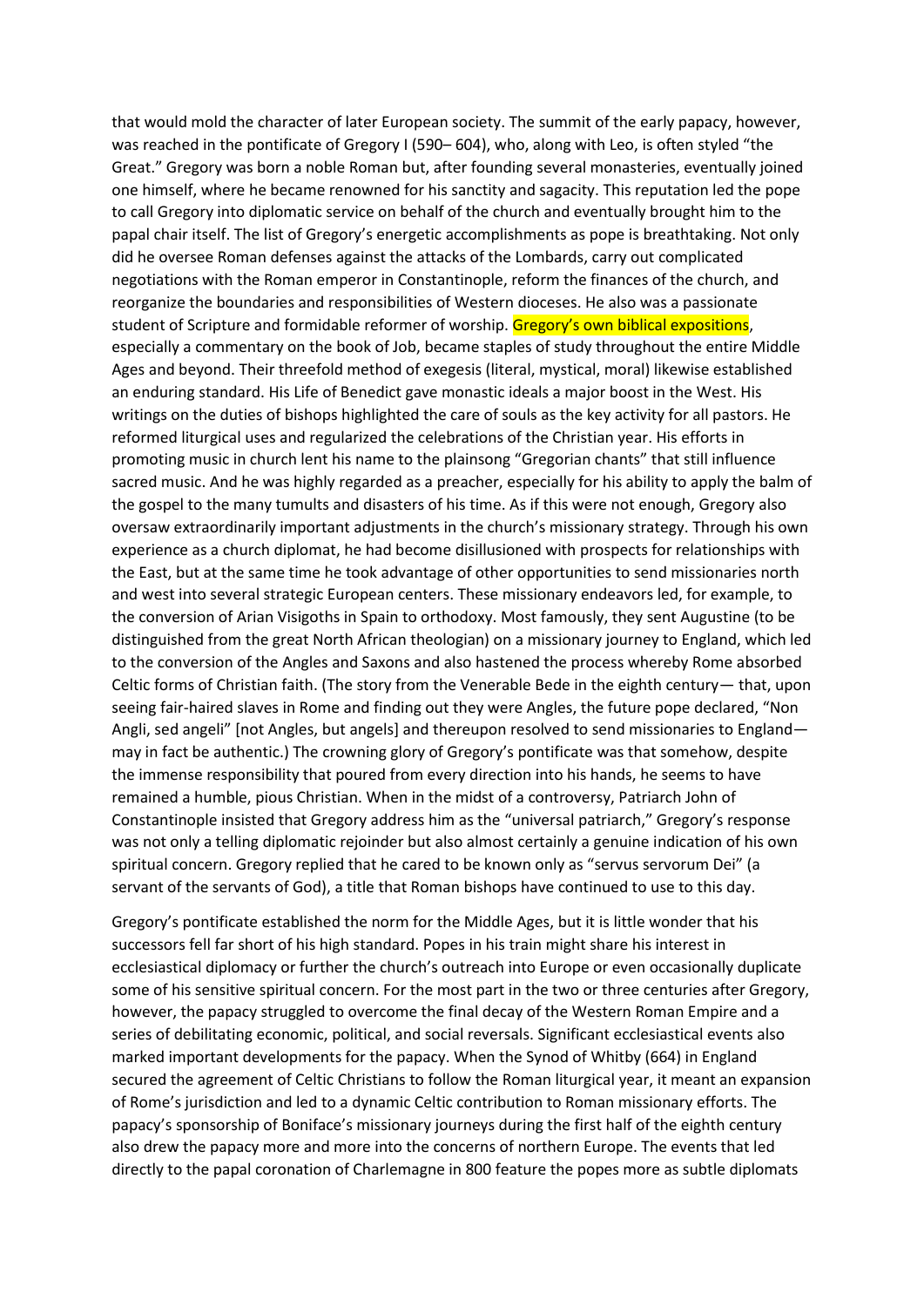than inspiring spiritual leaders. In 751 Pope Zacharias sanctioned the election of Pepin the Short as king of the Franks, in replacement of the decrepit Merovingian line. Three years later Pope Stephen II personally crowned Pepin as king, the first time such an action had taken place. In exchange, Pepin extracted Rome from its last lingering tie to Constantinople. Shortly thereafter in 756 Pepin also bestowed on the pope a special "Donation," which gave the pope control of Italian territories won by Pepin from the Lombards and also committed his successors to act as protectors of the papacy. The papal coronation of Pepin's son as emperor on Christmas Day in 800, in other words, had clear antecedents. To trace the rise of the papacy from New Testament times to the age of Charlemagne is to pose a puzzle. No one act or single line of thematic development shaped the papacy. Yet by 800 an elaborate mixing of elements had created a situation in which the Roman bishop was regarded unquestionably as the prime ecclesiastical figure in the West and as the personal representative of Western Christianity to the East. To be sure, the authority exerted by popes to the time of Charlemagne did not yet approach what would come in the following centuries. A whole series of momentous events had yet to occur before the height of papal authority was reached in the pontificate of Innocent III (1198– 1216). In the mid-ninth century Nicholas I would exert papal authority against the East (again) but also against the secular rulers who succeeded Charlemagne. The reform of church life spurred by the foundation of the monastery in Cluny in 909 would eventually see Leo IX assert Western supremacy over the East in "the Great Schism" (1054), Gregory VII secure penance from the German emperor Henry IV during a fierce contest of wills (1077), and Urban II proclaim the first Crusade (1095). What made the papal coronation of 800 so important was not that it represented the height of papal power. Rather, it represented a strategic alliance between the papacy's gradually expanding influence and a political power that, like the pope, was also expanding in influence. To understand why 800 represented such a strategic moment, it is necessary to step back from explicitly ecclesiastical affairs and look at the broader geopolitical picture.

## **The Rise of Northern Europe**

The event at Rome in 800 was linked through an elaborate skein of connections to widely scattered events all throughout the Mediterranean world. It is no exaggeration to say that the course leading to the papal coronation of Charlemagne in 800 was influenced nearly as much by a non-Christian contemporary of Gregory the Great, who never set foot in Europe, as it was by Gregory and his papal successors. That contemporary was the prophet of Islam, Mohammed, who was born about 570. After he received what are recorded in the Koran as revelations from the angel Gabriel, Mohammed gathered a small following in and around Mecca, in the Arabian Peninsula. In 622 he and his band were driven out of Mecca by rivals. Their retreat to Medinah (the Hegira) was turned into victory, however, as more and more Arabs rallied to the cause of Allah and his prophet. In 630 Mohammed returned in triumph to Mecca. Two years later, when Mohammed died, Arabia was one-third Muslim. Two years after that, under Abu Bakr, all Arabia had turned to Islam. Within another decade, Arab armies inspired by Islamic teaching had taken Syria, Palestine, and Persia (modern Iran) and had conducted raids as far east as the borders of India. In 642 Islam entered Egypt. This westward move of Islam played a critical role in the history of Christianity. As we have seen, the East– West axis Christianity had grown around was already strained. Yet the Christian world was still anchored by Rome in the West and Constantinople in the East. As a consequence, the geographical heart of Christianity remained the Mediterranean. Greek was still the language of choice for refined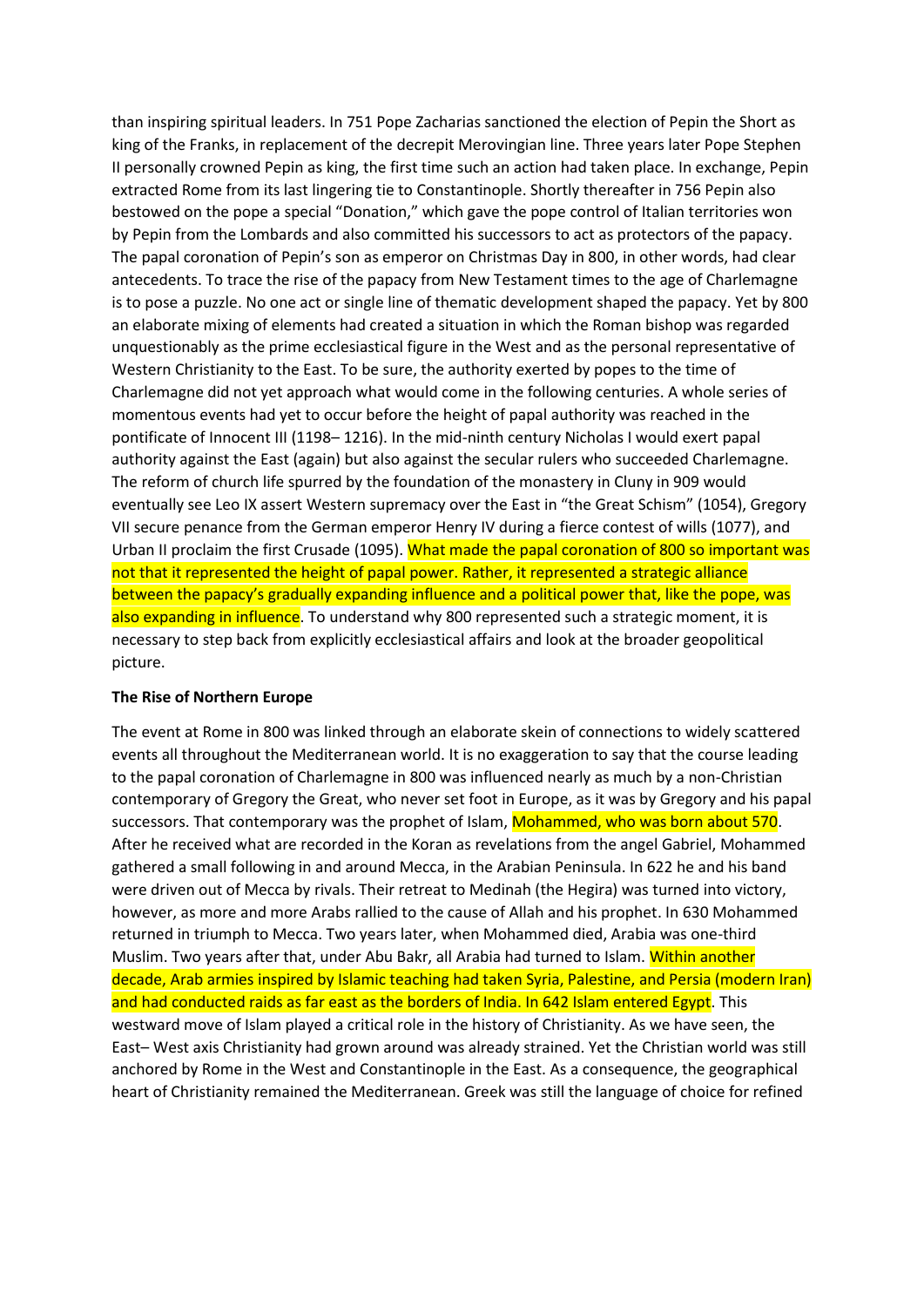theological discussion. Missionary beachheads, like the one Gregory's Augustine established in Kent, England, seemed nearly irrelevant to the main centers of Christian thought, organization, and power.



When, however, Islam moved west, everything changed. Despite internal disputes in the midseventh century that slowed the pace of expansion for nearly a century after Mohammed's death, the westward tide of Islam seemed irresistible. Attacks began on Constantinople, still a vigorous imperial capital, in 674. By 698 Carthage, the home of Tertullian and Cyprian, was in Islamic hands. With Carthage under control, Islamic navies fanned out to subdue the eastern Mediterranean. In 711 Islamic troops of the powerful Umayyad dynasty crossed over the narrow band of water at the mouth of the Mediterranean into Gibraltar (or gib-al-Tarik, the "rock [gib] of Tarik," who commanded the Islamic forces). Within a decade Muslim armies had crossed the Pyrenees into what is now France. The precise impact of Muslim expansion on Christian history has been a matter of contentious debate for a long time. Yet a fairly general consensus exists on at least several aspects of the big picture.

1. The spread of Islam eastward over Egypt and North Africa was made easier by the weakness of Christianity in those regions. Heavy taxes imposed by Constantinople, as well as plundering armies from Persia, made North Africans ready for new rulers. The centuries of Christian infighting, which combined strife over doctrine with wearisome contests for power, further undermined the internal strength of the Christian community. Some historians have even speculated that the Egyptian preference for forms of Christian theology stressing the unity of God (especially Monophysitism) predisposed North Africans toward the radical monotheism of Islam. The fact that, within the norms of the ancient world, Muslim conquerors were relatively tolerant also eased the transition from Christian to Islamic rule.

2. The spread of Islam accelerated the division between Eastern and Western forms of Christianity, especially by making communications between the eastern and western Mediterranean much more difficult. As we will see in the next chapter, formal division between the Western Catholics and the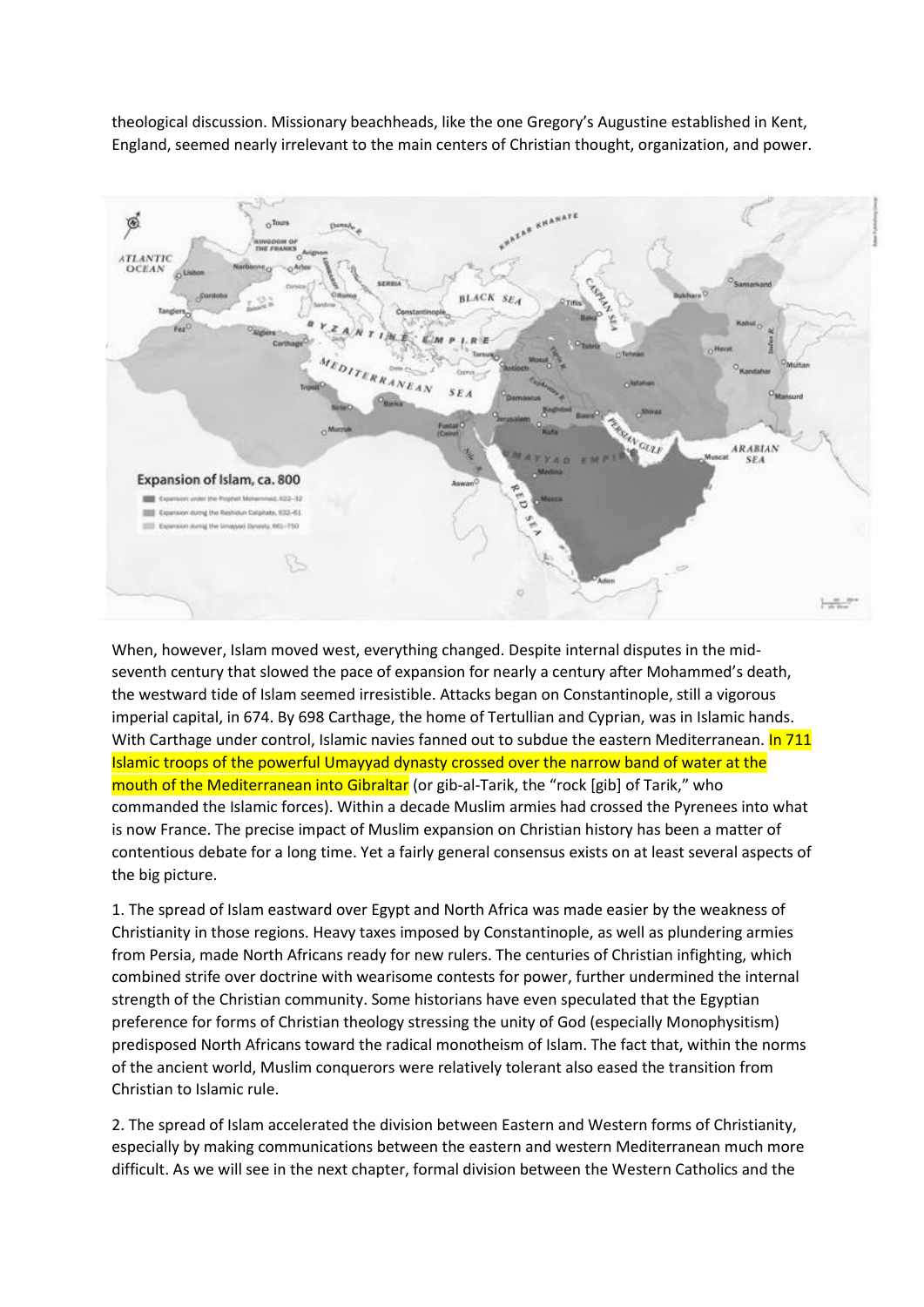Eastern Orthodox depended upon developments in the church as well as in the broader world. Yet in that wider context, the vigorous presence of Islam in the Mediterranean was a most important factor in sundering the church. Even if the will had existed to bridge East– West, Greek– Latin, patriarchal– papal differences within Christianity, the strain in politics, military affairs, trade, and communications that an expanding Islam exerted on both parts of the church would probably have been too great.

3. Most important for Charlemagne's coronation as emperor in 800, the expansion of Islam turned the attention of the papacy from the East to the North. This geographic refocusing signaled papal willingness to give up on the ideals of a Mediterranean Roman Empire in exchange for a new Roman Empire of the North. (To underscore the power of the imperial ideal associated with Rome, it is striking to note that about two hundred years later in what is now Russia, Vladimir accepted the Christian faith and soon his successors were proclaiming Moscow as "a new Rome.") When the crowds addressed Charlemagne as Augustus, they were deliberately evoking the majesty of Rome. The popes leading up to Leo III had come to realize that the old connection between Rome and Constantinople was now bankrupt. The emperor in the East could not secure Europe against Islam; besides, it was also clear that increasingly obvious cultural differences were making East– West cooperation difficult, even if Islam were not in the picture. So it was that the papacy exchanged an eastern for a northern partner.

4. Finally, after the seventh century, it becomes impossible to understand the internal course of Christian history without bringing Islam fully into the equation. In the East, Islamic scruples against images played a role in how the Byzantine church defended its use of icons. A few centuries later, the spectacle of Islamic rulers in Jerusalem, combined with anguished appeals for help from the Eastern Roman emperor, provoked the call for crusades. Within the sphere of learning, Islam exerted a more pacific influence. When Europeans in the eleventh and twelfth centuries became curious about the philosophy and science of the ancient world, they found it more convenient to translate Arabic editions of Greek texts than to use copies of the originals locked away in Byzantium. The Western resurgence of learning in the twelfth and thirteenth centuries, which was very much a distinctly Christian enterprise, also benefited from Islamic models in mathematics, history, and other areas of thought.

Thus, the spread of Islam had the most important impact imaginable in the transition of Western Christianity from a Mediterranean, eastern-oriented faith to an expressly European, northwardlooking form of religion. This Islamic context, moreover, enables us to understand the dynamics that led to Charlemagne's appearance at Rome in the year 800. Charlemagne's grandfather was Charles Martel (ca. 690– 741) who, as mayor of the palace to the Merovingian kings, was the effective ruler of the Franks. Charles Martel's memorable successes as a military and political leader provided the indispensable foundation for what would later take place under Charlemagne. On the geopolitical side, Charles Martel was the commander who successfully led the Franks in 732 against the Islamic Saracens at Poitiers, the high-water mark of western Islamic expansion. It would take more than seven centuries for the Muslims to be driven completely out of Europe from the Iberian Peninsula, but the tide had begun to turn. While it is possible to exaggerate the decisive influence of this one battle, it is also true that Charles Martel, along with his successors, came to be seen as the saviors of Europe.

On the ecclesiastical side, Charles Martel also took steps with far-ranging consequences. Early in his career, he initiated friendly approaches to the popes as if he were leader of the Franks in fact as well as in power (approaches his son Pepin would continue after he assumed the kingship). Charles Martel also directly assisted Boniface and other Anglo-Saxon missionaries who were busy among the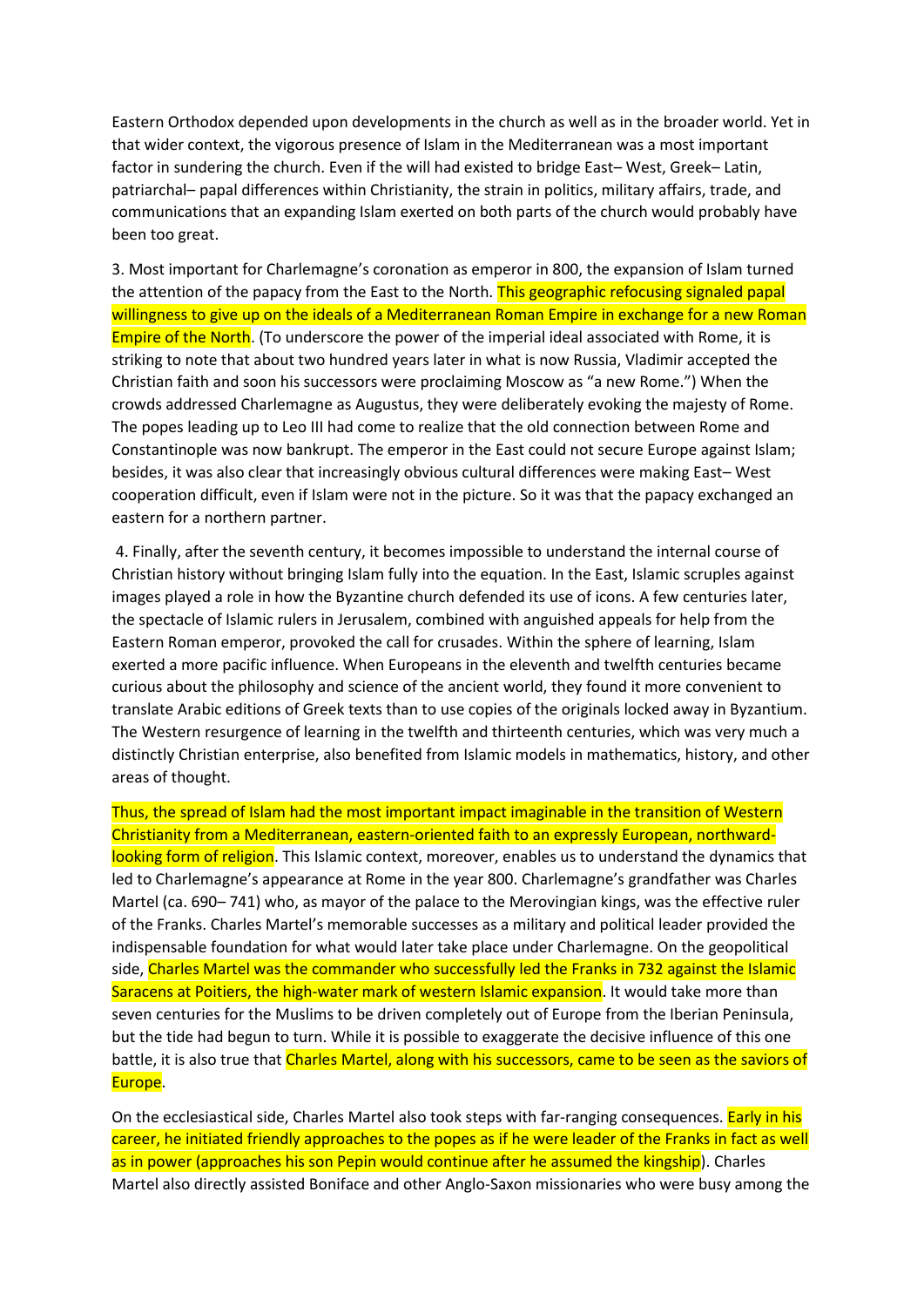Germanic tribes of northern Europe. Since Boniface was acting in his missionary work as the direct agent of the pope, Charles Martel's support for this activity also enhanced the status of Frankish power in the eyes of Rome. Charlemagne eventually succeeded to the alliances that his grandfather had initiated and his father Pepin had developed. From the beginning of his rule as king of the Franks in 768, Charlemagne acted in concert to expand his own power and to strengthen connections with the pope. By the time he came to Rome in 800, Charlemagne's success against the Saxons to his north and east, the Spanish to his west, and the Lombards to his south had made him lord over more of Europe than anyone since Theodosius at the end of the fourth century. Thus it was that, when Pope Leo III crowned Charlemagne the "new" emperor, it only solidified a connection that had been developing for more than half a century. The popes had turned to the north, where a strong imperial household was emerging. In the terms of medieval society, Charlemagne never considered himself a vassal of the pope. Rather, he held himself to be responsible to God alone for the welfare of his people. But whatever Charlemagne thought of his own role, the link with Rome was now secure. For the next 800 years and more, the politics, learning, social organization, art, music, economics, and law of **Europe would be "Christian"**— not necessarily in the sense of fully incorporating norms of the gospel, but because the fate of the Western church centered in Rome had been so decisively linked with the new "Roman" emperor over the Alps. Charlemagne took the notion of church– state cooperation, which was a legacy from the days of Constantine, and by fixing it to Europe bequeathed "Christendom" to succeeding generations. Christendom would endure its dark days, like the political and moral chaos from around 850 to approximately 1000, or the plague decades of the fourteenth century. It would also experience periods of renewal, like the Carolingian renaissance of faith and learning in the early ninth century, the reform brought about by the friars in the twelfth and thirteen centuries, or the Renaissance and Reformation in the fifteenth and sixteenth centuries. Throughout, Christendom endured as the shape of Christian existence in the West. Even when battered by the emergence of Protestantism and the rise of the modern nation-state, even when attacked by secular trends in the seventeenth and eighteenth centuries, even when the title "Holy Roman emperor" that dated from Charlemagne was permanently abolished by Napoleon in 1806, aspects of Christendom survived. The fact that, to this day, church establishments of one kind or another exist in most northern and western European countries, long after the majority of European people have stopped practicing the Christian faith, represents a remnant of the Christendom established by Charlemagne's coronation.

## **The Christianity of Christendom**

The Christendom of the European Middle Ages affected the practice of the Christian faith in every way. The "medieval synthesis," as it is sometimes called, harmonized (at least in theory) what we today regard as separate sacred and secular spheres of life. The ideal symbolized by the cooperation between Charlemagne and Pope Leo III was an integrated view of life in which everything— politics, social order, religious practice, economic relationships, and more— was based on the Christian faith as communicated by the Roman Catholic Church and protected by the actions of secular rulers. The spiritual ideal that developed under the umbrella of Christendom bore strong resemblance to other major expressions of Christianity. But it also had distinct features that, not surprisingly, continue to play a tremendous role in the Roman Catholic Church as well as a significant role in all forms of the faith that descend, however tangentially, from Western Christendom. The central religious convictions of Christendom were that human beings, because they are corrupted by sin, need to be saved, and that this salvation is wrought by the merit of Christ communicated through God's grace. The distinctive medieval shape of these convictions was the belief that saving grace comes to people through the sacraments in a social setting defined by the cooperation of church and state. Sacramental theology evolved throughout the Middle Ages, but by the time of Thomas Aquinas in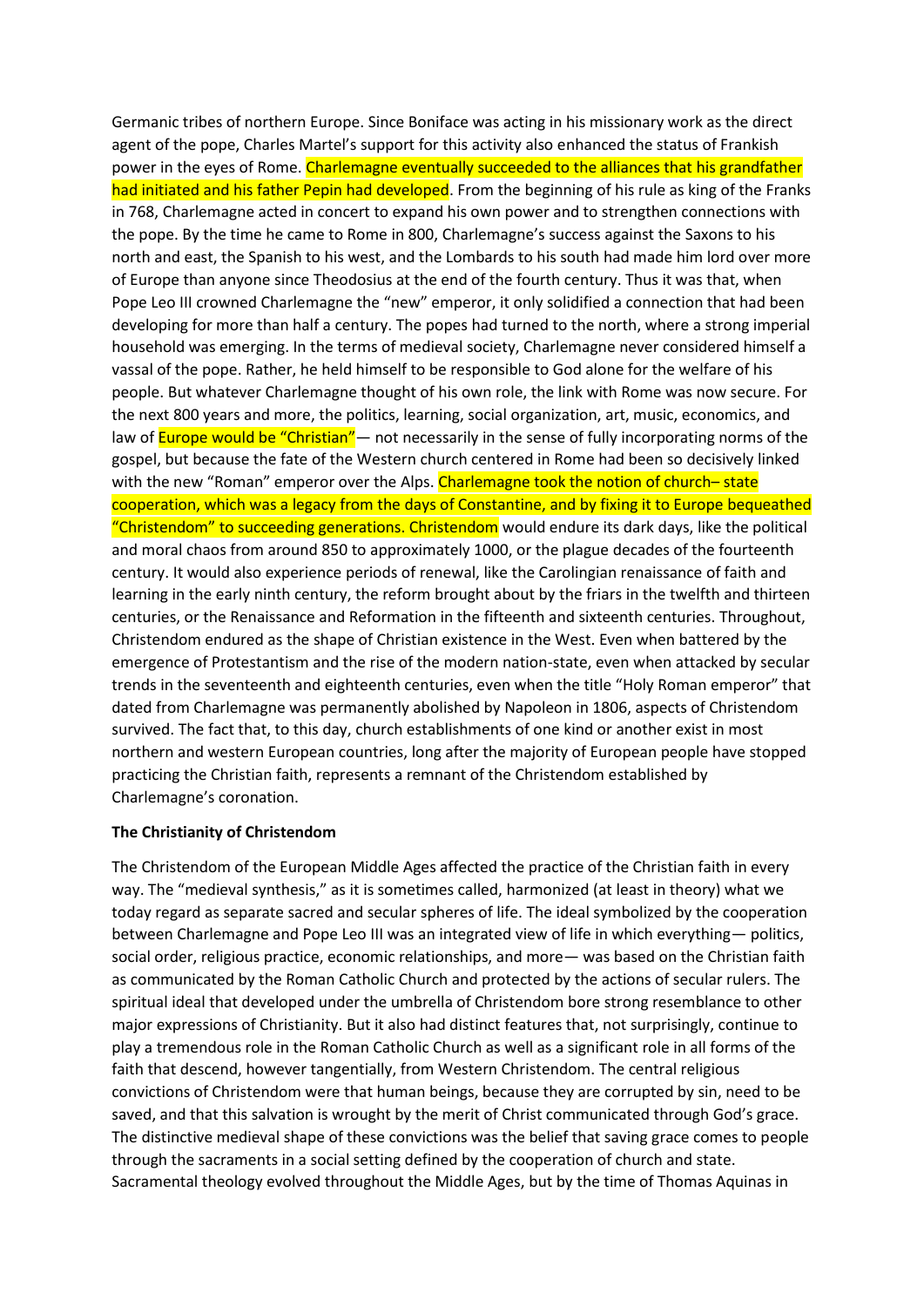the thirteenth century, earlier anticipations had assumed a formal definition. In Aquinas's terms, a sacrament was "the sign of a holy thing insofar as it makes men holy." That is, sacraments stood for spiritual realities and worked toward the salvation of those who participated in them. The theological rationale for a comprehensive sacramental system involved some elements shared by all times and places in Christian history and some that were distinct to Christendom in the Middle Ages. In the first place, the sacraments were thought to exhibit the principles of the incarnation, whereby the most important spiritual realities were embodied in a material form. Next, sacraments were thought to express the objective character of God's action on behalf of humanity. Receiving God's grace depended upon actually receiving the vehicle of that grace, and not so much on how one felt about the transaction. Finally, the sacraments were held to reinforce the essentially social structure of grace, the fact that Christ worked for his people together. This belief especially heightened the significance of the institutional church, through which the sacraments were given.

As the church formalized the sacramental practice into a system embracing seven sacraments, it became clear that the ideal of geographic comprehensiveness that inspired Christendom was matched by the ideal of a comprehensive life course. The seven sacraments of the medieval Catholic Church offered the specific touch of God's grace to all of the critical stages in a normal life. Baptism was the sacrament for birth. Confirmation was the sacrament for coming of age. Penance was the sacrament for the confession of sin. The Eucharist was the sacrament for spiritual nourishment. Marriage was the sacrament for creating a family. Extreme unction was the sacrament for death. And Ordination was the sacrament making possible a spiritual organization— that is, the church and the priesthood— to provide all the other sacraments for the critical transitions of life. In the emergence of the sacraments and of a broader sacramental theology, the witness of Scripture was not irrelevant. Yet more important was the application of general theological principles and worship practices to the varied conditions of earthly existence. By the time learned theologians got around to providing rationales for the various sacraments and their uses, the system was already pretty much in place. The sacramental system as it developed in Christendom required that the organized church play an indispensable role as the agent through which the sacraments brought God's grace to every stage of life. As the sacraments mediated God's grace in Christ to needy sinners, so the church was the sole mediator of the sacraments. The theology of the Middle Ages expanded upon earlier hints to show how Christ had commissioned the church to fulfill its role in distributing the sacraments and designated the ordained leaders of the church, especially the pope, to act as successors to the apostles in fulfilling the mandate of Christ to guide his people. With its central sacramental role in the salvation of sinners, the church also assumed immense significance for every other aspect of culture. Since the salvation of sinners is the most important imaginable task in life, leaders of the political sphere must cooperate with the church as it fulfills its spiritual tasks; those who exercise the mind must direct learning in ways that are compatible with church teaching; economic relationships should be structured to support the church in its mission; and ideals of social order will naturally imitate patterns that God has set for the church. In other words, with the widespread agreement that salvation was the most important reality, and the further agreement that salvation was communicated through and by the sacraments, it had to follow that the church, as the administrator of the sacraments, should offer a foundation for everything else in life. In practice, the comprehensive unities of Christendom's medieval synthesis rarely functioned with the harmony or the efficiency that the ideal suggested. For one thing, many of the rulers who succeeded Charlemagne and who were supposed to support the church loyally were, like Charlemagne, not keen on assuming the subordinate status they had been assigned. Many of them, in fact, either exercised or attempted to exercise the dominion that, in theory, belonged to the pope. For another, some of the institutional arms of the church, especially the vigorous orders of monks and friars that